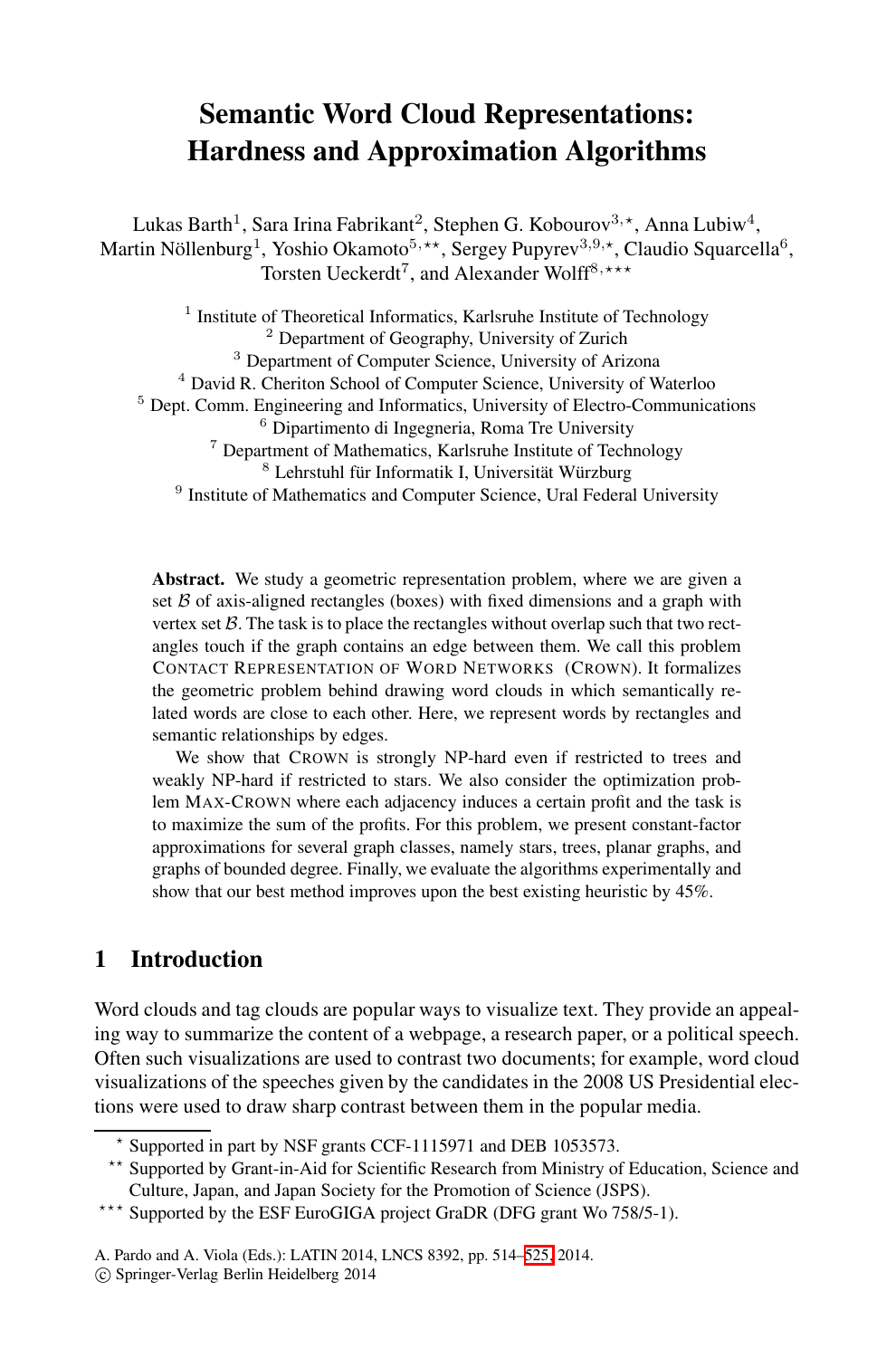A practical tool, Wordle [23], which is available on-line, offers high-quality design, graphics, style and functionality, but ignores relationships between words in the input. While some of the more recent word cloud visualization tools aim to incorporate semantics in the layo[ut,](#page-2-0) none provides any guarantees about the quality of the layout in terms of semantics. We propose a mathematical model of the problem via a simple edge-weighted graph. The vertices in the graph are the words in the document. The ed[ges](#page-11-1) in the graph correspo[nd to](#page-11-2) semantic relatedness, with weights corresponding to the strength of the relation. Each vertex must be drawn as an axis-aligned rectangle (*box*, for short) with fixed dimensions. Usually, the dimension[s wi](#page-11-3)ll be determined by the si[ze](#page-11-4) of the word in a certain font, and the font size will be related to the importance of [the](#page-11-5) word. The goal is to "realize" as many edges as possible by contacts between their [cor](#page-11-6)responding rectangles; see Fig. 1.

*Related Work.* Hierarchically clustered document collections are often visualized with self-organizing maps [15] and Voronoi treemaps [18]. The early word-cloud approaches did not explicitly use semantic informa[tio](#page-11-7)[n, s](#page-11-8)uch as word relatedness, when placing the words in the cloud. More recent approaches attempt to do so, as in ManiWordle [14] and in parallel tag clouds [4]. The most relevant approaches rely on force-directed graph visualization methods [5] and a seam-carving image processing method together with a force-directed heuristic [24]. The semantics-preserving word cloud problem is related to classi[c gr](#page-11-9)aph layout problems, where t[he](#page-11-10) goal is to draw graphs so that vertex labels are readable and Euclidean distances between pairs of vertices are proportional to the under[lyin](#page-11-11)g graph distance between them. Typically, however, vertices are treated as points and label overlap removal is a p[os](#page-11-12)t-processing step [7,11].

In *rectangle representations* of graphs, vertices are axis-aligned rectangles with nonintersecting interiors and edges correspond to rectangles with non-zero length common boundary. Every graph that can be represented this way is planar and every triangle in such a graph is a facial triangle; these two conditions are also sufficient to guarantee a rectangle representation [22]. In a recent survey, Felsner [9] reviews many rectangulation variants, including squarings. Algorithms for area-preserving rectangular cartograms are also related [21]. Area-universal rectangular representations where vertex weights are represented by area have been characterized [8] and edge-universal representations, where edge weights are represented by length of contacts have been studied [19]. Unlike cartograms, in our setting there is no inherent geography, and hence, words can be positioned anywhere. Moreover, each word has fixed dimensions enforced by its frequency in the input text, rather than just fixed area.

*Our Contribution.* The input to the problem variants we consider is a (multi)set B of axis-aligned boxes  $B_1, \ldots, B_n$  with fixed positive dimensions and an edge-weighted undirected graph  $G = (\mathcal{B}, E)$ , called the *profit graph*. Box  $B_i$  has an associated *size*  $(w_i, h_i)$ , where  $w_i$  and  $h_i$  are its width and height. For some of our results, boxes may be rotated by 90 $\degree$ , which means exchanging  $w_i$  and  $h_i$ . By scaling appropriately, we may always assume that all heights and widths are positive integers. The vertex set of  $G$  is  $B$ . Every edge  $(B_i, B_j) \in E$  has a positive weight  $p_{ij}$ , called its *profit*, representing the gain for making boxes  $B_i$  and  $B_j$  touch. A *representation* of  $\beta$  is a map that associates with each box a position in the plane so that no two boxes overlap. A *contact* between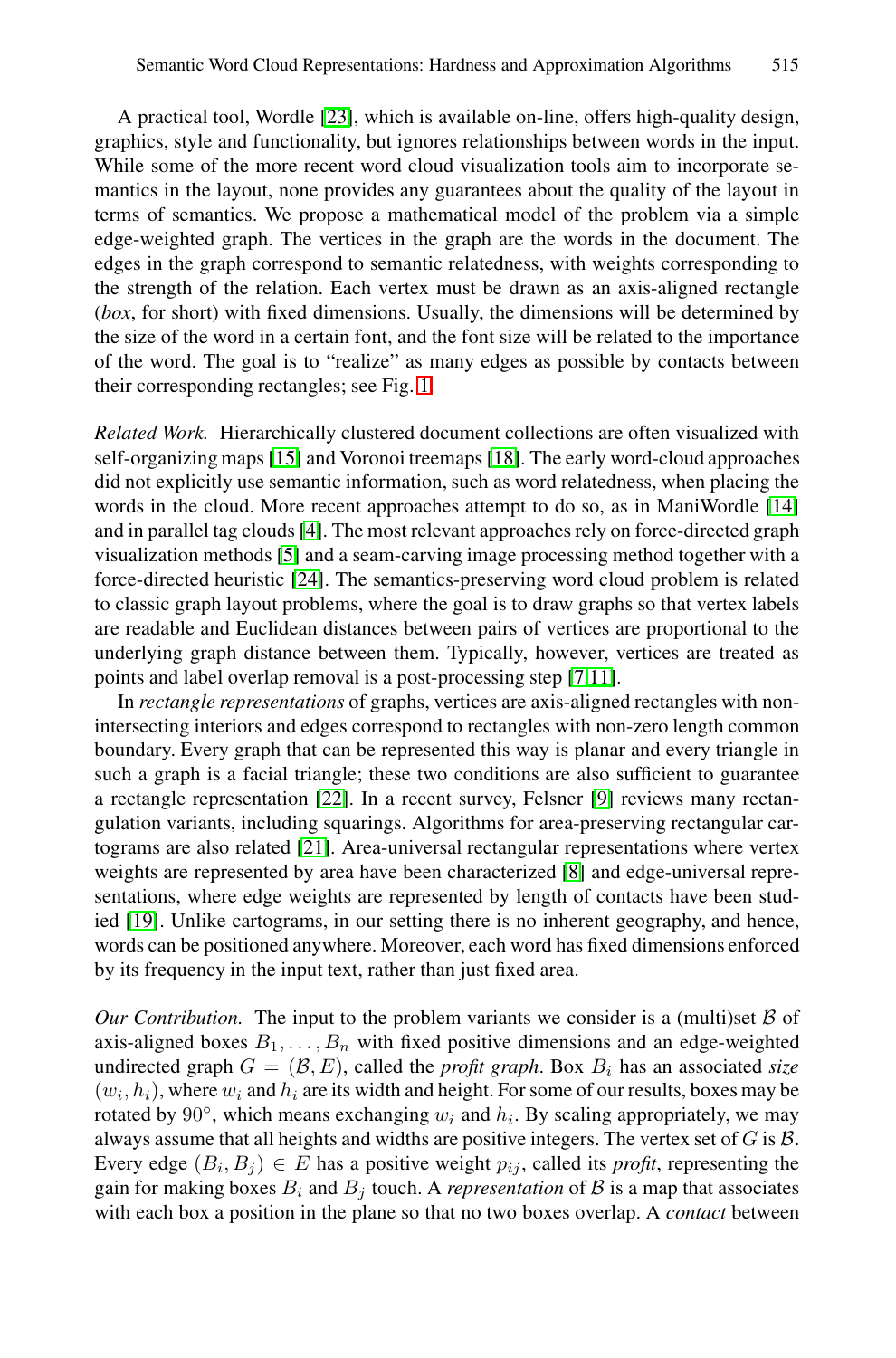<span id="page-2-0"></span>

**Fig. 1.** A hierarchical word cloud for complexity classes. A class is above another class when the former contains the latter. The font size is the square root of millions of Google hits for the corresponding word. This is an instance of the problem variant HIER-CROWN.

two boxes is a maximal line segment *of positive length* in the boundary of both. If two boxes are in contact, we say that they *touch*. If two boxes touch and one lies above the other, we call this a *vertical contact*. We define *horizontal contact* symmetrically. We say that a representation *realizes* an edge  $(B_i, B_j) \in E$  if  $B_i$  and  $B_j$  touch. Finally, we define the *total profit* of a representation to be the sum of profits over all edges of G that the representation [rea](#page-3-0)lizes. Our problems and results are as follows.

**Contact Representation [of W](#page-4-0)ord Networks (CROWN)** is to decide whether there exists a representation of the given boxes that realizes all edges of the profit graph. This is equivalent to deciding whether there is a representation whose contact graph contains the profit graph as a subgraph. If such a re[pre](#page-2-0)sentation exists, we say that it *realizes the pro[fit g](#page-5-0)raph* and that the given instance of CROWN is *realizable*.

We show that CROWN is strongly NP-hard even if restricted to trees and weakly NPhard if restricted to stars; see Theorem 1. We also consider two variants of the problem that can be solved efficiently. First we present a linear-time algorithm for CROWN on socalled irreducib[le](#page-6-0) triangulations; see Section 2.1. Then we turn to the problem variant **HIER-CROWN**, where the profit graph is a single-source directed acyclic graph with fixed plane embedding, and the task is to find a representation in which each edge corresponds to a vertical contact directed upwards; see Fig. 1. We solve this variant efficiently; see Section 2.2.

**MAX-CROWN** is the optimization version of CROWN where the task is to find a box representation maximizing the total profit. W[e pre](#page-8-0)sent constant-factor approximation algorithms for stars, trees, and planar graphs, and a  $2/|\Delta+1|$ -approximation for graphs of maximum degree  $\Delta$ ; see Section 3. We have implemented two approximation algorithms and evaluated them experimentally in comparison to three existing algorithms (two of which are semantics-aware). Based on a dataset of 120 Wikipedia documents our best method outperforms the best previous method by more than 45%; see Section 5. We also consider an extremal version of the MAX-CROWN problem and show that the complete graph  $K_n$  ( $n \geq 7$ ) with unit profits can always be realized with total profit  $2n - 2$ , which is sometimes the best possible; see Section 3.2.

**AREA-CROWN** is as follows: Given a realizable instance of CROWN, find a representation that realizes the profit graph and minimizes the area of the representation's bounding box. We show that the problem is NP-hard even if restricted to paths; see Section 4.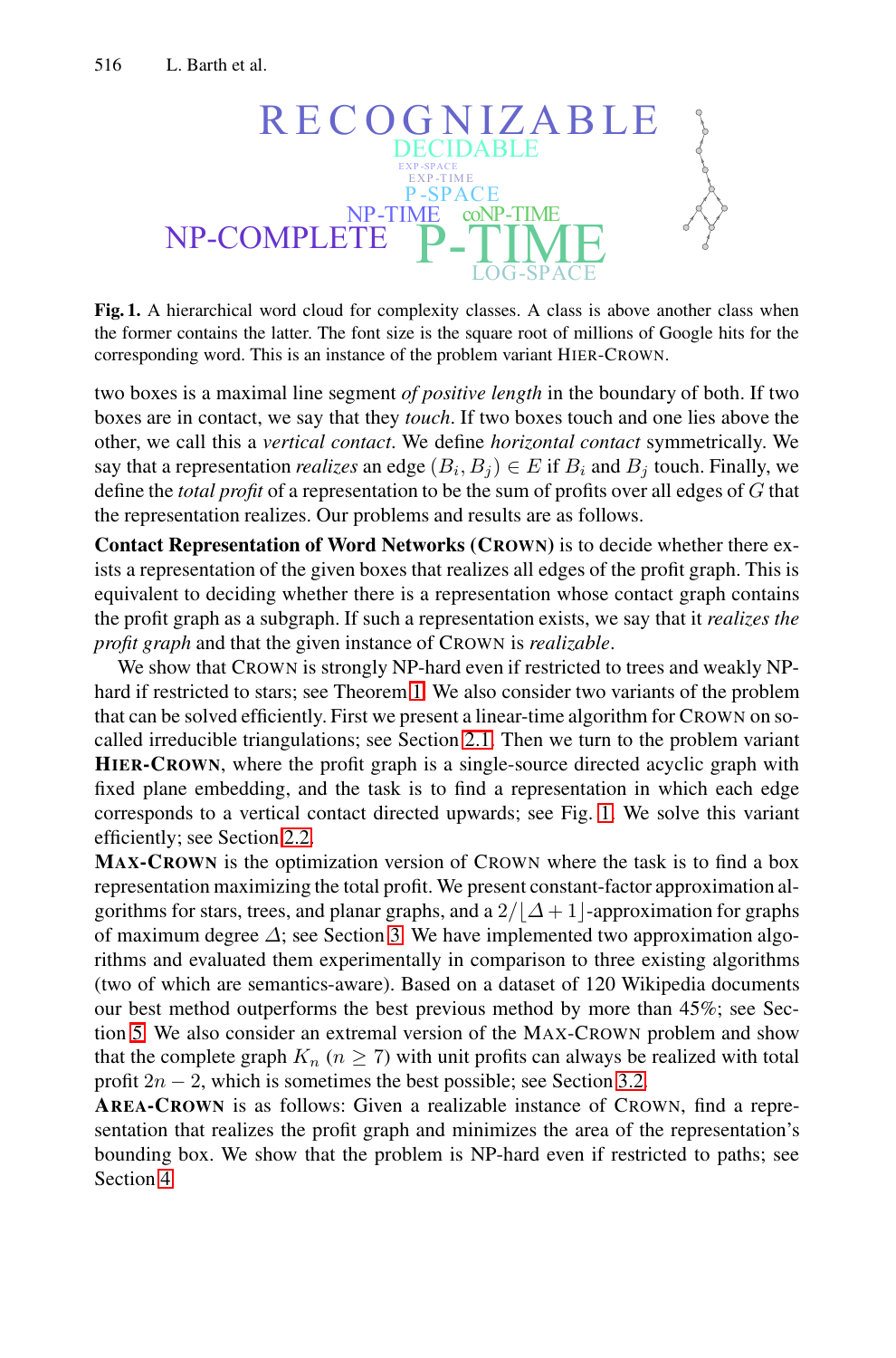<span id="page-3-1"></span><span id="page-3-0"></span>

**Fig. 2.** Given an instance *S* of 3-PARTITION, we construct a tree  $T<sub>S</sub>$  (thick red line segments) and define boxes such that  $T_S$  has a realization if and only if  $S$  is feasible

## **2 The CROWN Problem**

In this section, we investigate the complexity of CROWN for several graph classes.

**Theorem 1.** CROWN *is (strongly) NP-hard. The problem remains strongly NP-hard even if restricted to trees and is weakly NP-hard if restricted to stars.*

*Proof.* To show that CROWN on stars is weakly NP-hard, we reduce from the weakly NP-hard problem PARTITION, which asks whether a given multiset of  $n$  positive integers  $a_1, \ldots, a_n$  that sum to B can be partitioned into two subsets, each of sum  $B/2$ . We construct a star graph whose centr[al v](#page-11-13)ertex corresponds to a  $(B/2, \delta)$ -box (for some  $0 < \delta < \min_i a_i$ ). We add four leaves corresponding to  $(B, B)$ -squares and, for  $i = 1, \ldots, n$ , a leaf corresponding to [an](#page-3-1)  $(a_i, a_i)$ -square. It is easy to verify that there is a realization for this instance of CROWN if and only if the set can be partitioned.

To show that CROWN is (strongly) NP-hard, we reduce from 3-PARTITION: Given a multiset S of  $n = 3m$  integers with  $\sum S = mB$ , is there a partition of S into m<br>subsets S, S such that  $\sum S_i = B$  for each i? It is known that 3-PARTITION is subsets  $S_1, \ldots, S_m$  such that  $\sum S_i = B$  for each i? It is known that 3-PARTITION is<br>NP-hard even if for every  $s \in S$  we have  $B/A < s < B/2$  which implies that each of NP-hard even if, for every  $s \in \overline{S}$ , we have  $B/4 < s < B/2$  $B/4 < s < B/2$  $B/4 < s < B/2$ , which implies that each of the subsets  $S_1$ ,  $S_2$  must contain exactly three elements [12] the subsets  $S_1, \ldots, S_m$  must contain exactly three elements [12].

Given an instance  $S = \{s_1, s_2, \ldots, s_n\}$  of 3-PARTITION as described above, we define a tree  $T_S$  on  $n + 4(m - 1) + 7$  vertices as in Fig. 2 (for  $n = 9$  and  $m = 3$ ). Let  $K = (m+1)B + m + 1$ . We make a vertex c of size  $(K, 1/2)$ . For each  $i = 1, \ldots, n$ , we make a vertex  $v_i$  of size  $(s_i, B)$ . Let  $\varepsilon \in (0, B/2)$ . For each  $j = 0, \ldots, m$  $j = 0, \ldots, m$ , we make a vertex  $u_i$  of size  $(1, B + \varepsilon)$ , a vertex  $b_i$  of size  $(1, B - \varepsilon)$ , and vertices  $\ell_i$  and  $r_i$ of size  $(B/2, B)$ . Finally, we make vertices  $a_1, \ldots, a_5$  of size  $(K, K)$ , and vertices  $d_1$ and  $d_2$  of size  $(B/2, B)$ . The tree  $T<sub>S</sub>$  is as shown by the thick lines in Fig. 2: vertex c is adjacent to all the  $v_i$ 's,  $u_j$ 's, a's, and d's; and each vertex  $u_j$  is adjacent to  $b_j$ ,  $\ell_j$ , and  $r_j$ .

We claim that an instance S of 3-PARTITION is feasible if and only if  $T<sub>S</sub>$  can be realized with the given box sizes. It is easy to see that  $T<sub>S</sub>$  can be realized if S is feasible: we simply partition vertices  $v_1, \ldots, v_n$  into groups of three (by vertices  $u_0, \ldots, u_m$ ) in the same way as their widths  $s_1, \ldots, s_n$  are partitioned in groups of three; see Fig. 2.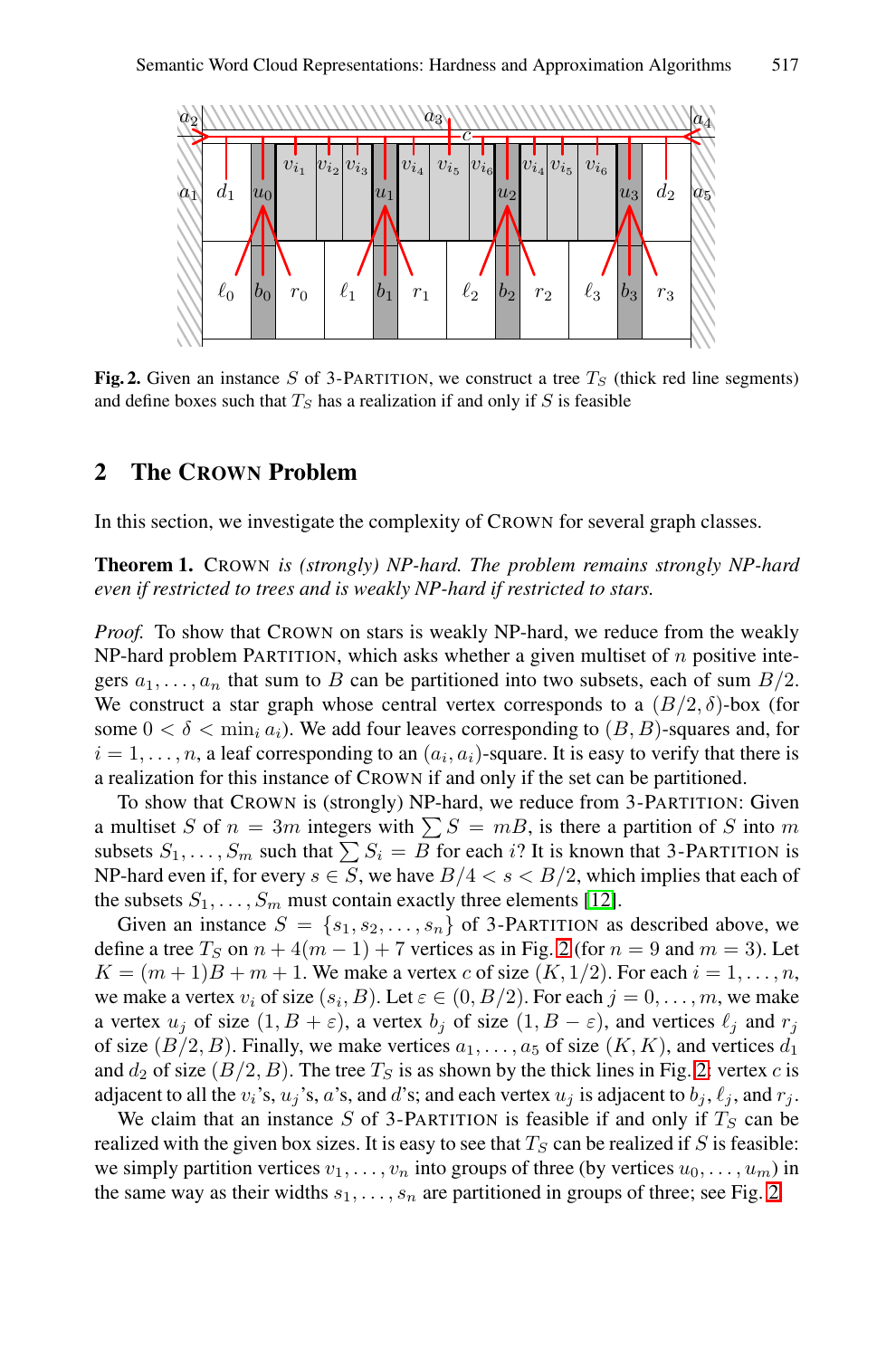For the other direction, consider any realization of  $T_S$ . Let us refer to the box of some vertex v also as v. Since c touches the five large squares  $a_1, \ldots, a_5$ , at least three sides of c are parti[ally](#page-3-1) covered by some  $a_k$  and at least one horizontal side of c is completely covered by some  $a_k$ . Since c has height 1/2 only, but touches all the  $v_i$ 's and  $u_j$ 's and  $d_1$ and  $d_2$  (each of height  $B > 1$ ), all these boxes must touch c on its free horizontal side, say, the bottom side. Furthermore, the sum of the widths of the boxes exactly matches the width of  $c$ ; so they must pack side by side in some order.

<span id="page-4-0"></span>This means that the only free boundary of  $u_j$  is at the bottom, and  $u_j$  must make contact there with  $b_j$ ,  $\ell_j$ , and  $r_j$ . This is only possible if  $b_j$  is placed directly beneath  $u_j$ , and  $\ell_j$  and  $r_j$  make contact with the bottom corners of  $u_j$ . (They need not appear to the left and right as shown in Fig. 2.) Because the sum of the widths of the  $b_i$ 's,  $\ell_i$ 's, and  $r_i$ 's exactly matches the width of c, they must pack side by side, and therefore the  $u_i$ 's are spaced distance B apart. There is a gap of width  $B/2$  before the first  $u_i$  and after the last  $u_j$ . These gaps are too wide for one box in  $v_1, \ldots, v_n$  and too small for two of them since their widths are contained in the *open* interval  $(B/4, B/2)$ . Therefore, the boxes  $d_1$  and  $d_2$  must occupy these gaps, and the boxes  $v_1, \ldots, v_n$  are packed into m groups each of width B, as required.  $\square$ 

In case rectangles may be rotated, both proofs still hold: the weak NP-hardness proof for stars still works because all boxes are squares–except the central one. The strong NPhardness for trees also still holds, basically because the boxes  $a_1, \ldots, a_5$  are squares and because all boxes (except  $c$ ) are at least as high as wide (and at least as wide as  $c$  is high), so there is no advantage to rotating any box.

Although CROWN is NP-hard in general, on some graph classes the problem can be solved efficiently. In the remaind[er o](#page-11-14)f this section, we investigate such a class: irreducible triangulations. We also consider a restricted variant of CROWN: HIER-CROWN.

#### **2.1 The CROWN Problem on Irreducible Triangulations**

A box representation is called a *rectangular dual* if the union of all rectangles is again a rectangle whose boundary is formed by exactly four rectangles. A graph  $G$  admits a rectangular dual if and only if  $G$  is planar, internally triangulated, has a quadrangular outer face and does not contain separating triangles [2]. Such graphs are known as *irreducible triangulations*. The four outer vertices of an irreducible triangulation are den[o](#page-11-15)ted by  $v_N, v_E, v_S, v_W$  in clockwi[se](#page-11-15) order around the outer quadrangle. An irreducible triangulation G may have exponentially many rectangular duals. Any rectangular dual of  $G$ , however, can be built up by placing one rectangle at a time, always keeping the union of the placed rectangles in staircase shape.

#### **Theorem 2.** CROWN *on irreducible triangulations can be solved in linear time.*

*Proof (sketch)*. The algorithm greedily builds up the box representation, similarly to an algorithm for edge-proportional rectangular duals [19]. We define a *concavity* as a point on the boundary of the so-far constructed representation, which is a bottomright or top-left corner of some rectangle. Start with a vertical and a horizontal ray emerging from the same point p, as placeholders for the right side of  $v_W$  and the top side of  $v<sub>S</sub>$ , respectively. Then at each step consider a concavity, with p as the initial one.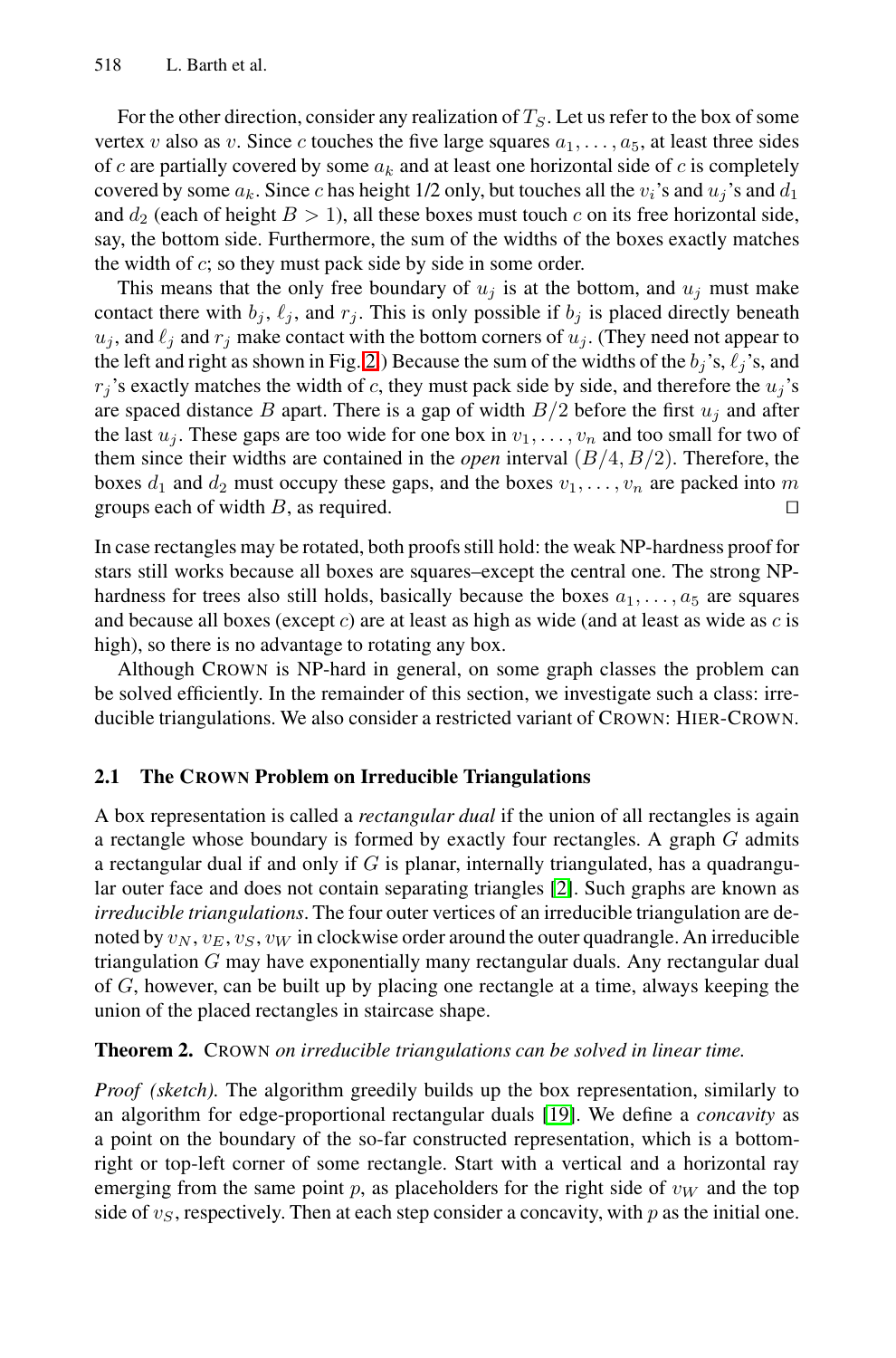<span id="page-5-1"></span>

<span id="page-5-0"></span>**Fig. 3.** Left: starting configuration with rays  $v_S$  $v_S$  and  $v_W$ . Center: representation at an intermediate step: vertex *w* fits into concavity *p* and results in a staircase, vertex *v* fits into concavity *s* but does not result in a staircase. Adding box *w* to the representation introduces a new concavity *q* and allows wider boxes to be placed at *r*. Right: no box can be placed, so the algorithm terminates.

Since each concavity  $p$  is contained in exactly two rectangles, there exists a unique rectangle  $R_p$  that is yet to be placed and has to to[uch](#page-2-0) both these rectangles. If by adding  $R_p$  we still have a staircase shape representation, then we do so. If no such rectangle can be added, we conclude that  $G$  is not realizable; see Fig. 3. The complete proof is in the full version [1].  $\Box$ 

#### **2.2 The HIER-CR[OW](#page-3-0)N Problem**

The HIER-CROWN problem is a restricted variant of the CRO[WN](#page-3-1) problem that can be used to create word clouds with a hierarchical structure; see Fig. 1. The input is a directed acyclic graph G with only one sink and with a plane embedding. The task is to find a representation that *hierarchically realizes* G, meaning that for each directed edge  $(v, u)$  in G the top of the box v is in contact with the bottom of the box u.

If the embedding of  $G$  is not fixed, the problem is NP-hard even for a tree, by an easy adaptation of the proof of Theorem 1. (Remove the vertices  $a_2, a_3, a_4$ , and orient the remaining edges of  $T<sub>S</sub>$  upward according to the representation shown in Fig. 2.) However, if we fix the embedding of the profit graph  $G$ , then HIER-CROWN can be solved efficiently.

#### **Theorem 3.** HIER*-*CROWN *can be solved in polynomial time.*

*Proof.* Let G be the given profit graph, with vertex set  $\mathcal{B} = \{B_1, \ldots, B_n\}$ , where  $B_i$ has height  $h_i$  and width  $w_i$ , and  $B_1$  is the unique sink. We first check that the orientation and embedding of  $G$  are compatible, that is, that incoming edges and outgoing edges are consecutive in the cyclic order around each vertex.

The main idea is to set up a system of linear equations for the  $x$ - and  $y$ -coordinates of the sides of the boxes. Let variables  $t_i$  and  $b_i$  represent the y-coordinates of the top and bottom of  $B_i$  respectively, and variables  $\ell_i$  and  $r_i$  represent the x-coordinates of the left and right of  $B_i$ , respectively. For each  $i = 1, \ldots, n$ , impose the linear constraints  $t_i = b_i + h_i$  and  $r_i = \ell_i + w_i$ . For each directed edge  $(B_i, B_j)$ , impose the constraints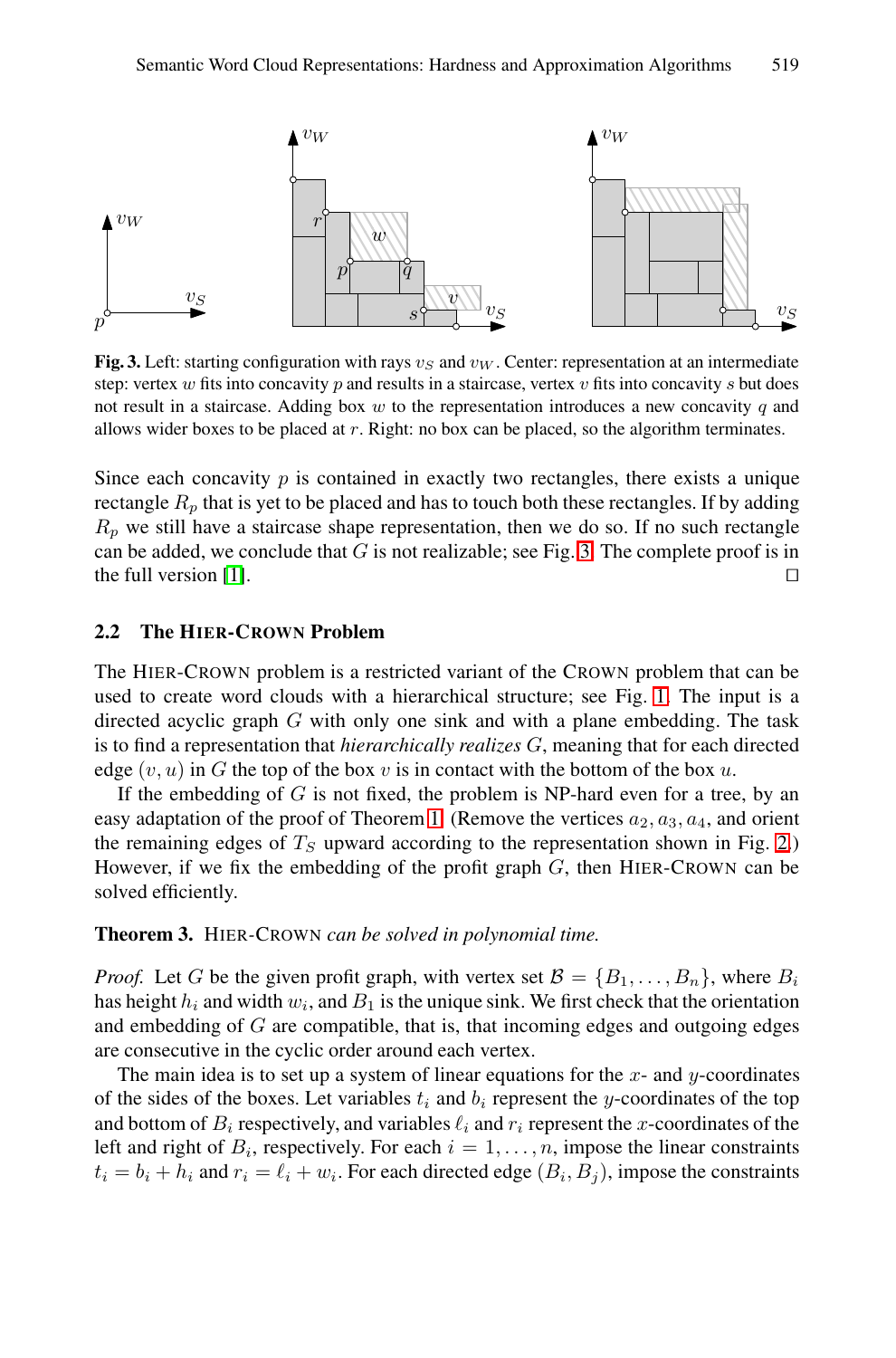$t_i = b_j, r_i \ge \ell_j + 1/2$ , and  $r_j \ge \ell_i + 1/2$ . The last two constraints force  $B_i$  and  $B_j$  to share some x-range of positive length in which they touch. Initialize  $t_1 = 0$ .

With these equations, variables  $t_i$  and  $b_i$  are completely determined since every box  $B_i$  has a directed path to  $B_1$ . Furthermore, the values for  $t_i$  and  $b_i$  can be found using a depth-first-search of G starting from  $B_1$ .

<span id="page-6-0"></span>The x-coordinates are not yet determined and depend on the horizontal order of the boxes, which can be established as follows. We scan the boxes from top to bottom, keeping track of the left-to-right order of boxes intersected by a horizontal line that sweeps from  $y = 0$  downwards. Initially the line is at  $y = 0$  and intersects only  $B_1$ . When the line reaches the bottom of a box  $B$ , we replace  $B$  in the left-to-right order by all its predecessors in  $G$ , using the order given by the plane embedding. In case multiple boxes end at the same y-coordinate, we make the update for all of them. Whenever boxes  $B_a$ and  $B_b$  appear consecutively in the left-to-right order, we impose the constraint  $r_a \leq \ell_b$ .

The scan can be performed in  $O(n \log n)$  time using a priority queue to determine which [b](#page-10-0)oxes in the current left-to-right order have maximum  $b_i$  value. The resulting system of equations has size  $O(n)$  (because the constraints correspond to edges of a planar graph). It is straightforward to verify that the system of equations has a solution if and only if there is a representation of the boxes that hierarchically realizes G. The constraints define a linear program (LP) that can be solved efficiently. (A feasible solution can be found faster than with an LP, but we omit the details in this paper.)  $\Box$ 

We can show that HIER-CROWN becomes weakly NP-complete if rectangles may be rotated, by a simple reduction from SUBSET SUM (for details, see the full version [1]).

### **3 The MAX-CROWN Problem**

<span id="page-6-1"></span>In this section, we study approximation algorithms for MAX-CROWN and consider an extremal variant of the problem.

#### **3.1 Approximation Algorithms**

We present appro[xim](#page-11-16)ation algorithms for MAX-CROWN restricted to certain graph classes. Our basic building blocks are an approximation algorithm for stars and an exact algorithm for cycles. Our general technique is to find a collection of disjoint stars or cycles in a graph. We begin with stars, using a reduction to the MAXIMUM GENER-ALIZED ASSIGNMENT PROBLEM (GAP) defined as follows: Given a set of bins with capacity constraints and a set of items that may have different sizes and values in each bin, pack a maximum-value subset of items into the bins. It is known that the problem is NP-hard (KNAPSACK and BIN PACKING are special cases of GAP), and there exists a  $(1 - 1/e)$ -approximation algorithm [10]. In the remainder, we assume that there is an  $\alpha$ -approximation algorithm for GAP, setting  $\alpha = 1 - 1/e > 0.632$ .

**Theorem 4.** *There exists an* α*-approximation algorithm for* MAX*-*CROWN *on stars.*

*Proof.* We can solve instances with  $n < 5$  by brute force exactly, so let's assume that  $n \geq 5$ . Let  $B_1$  denote the box corresponding to the center of the star. Given an optimal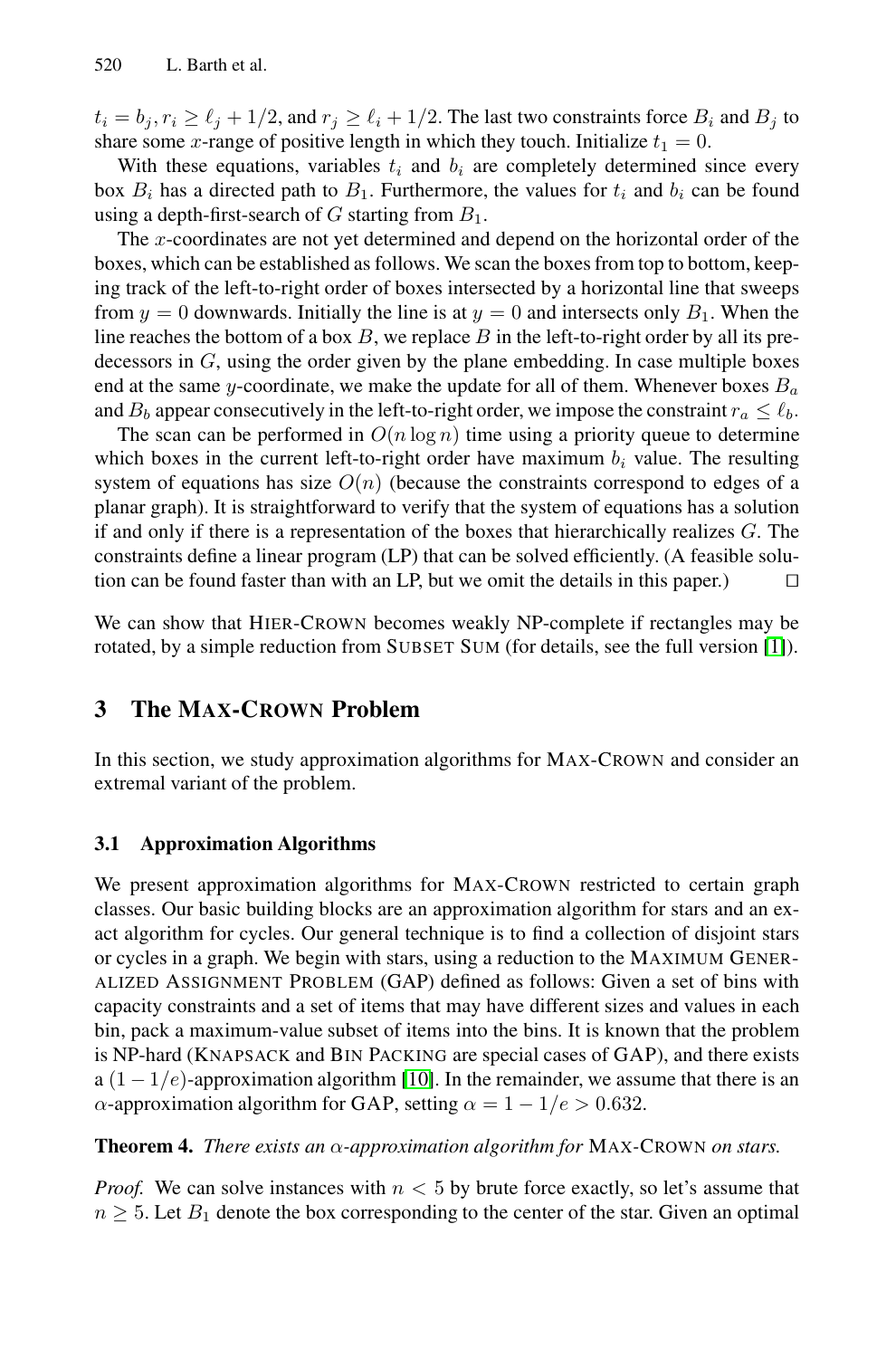

**Fig. 4.** A solution to an instance of MAX-CROWN whose profit graph is a star with center *B*<sup>1</sup>

solution to MAX-CROWN, we can modify it (by sliding boxes along the sides of  $B_1$ ) such that there are four boxes  $B_2, B_3, B_4, B_5$  whose contact with  $B_1$  has length exactly  $1/2$ . In particular, each of these boxes touches exactly one corner of  $B_1$ . The problem reduces to choosing four corner boxes and the way they touch  $B_1$ , and assigning the remaining boxes to one of the sides of  $B_1$ ; see Fig. 4.

<span id="page-7-0"></span>Each corner of  $B_1$  can be touched in two different ways, via its incident horizontal or vertical sides. Depending on the way the corners of  $B_1$  are touched, we create the following instance of GAP. We introduce eight bins, one bin for each side of  $B_1$  with appropriately adjusted sizes and one bin of size 1 for each corner. For  $i = 2, \ldots, n$ , the value of item  $B_i$  is the profit of the edge  $(B_1, B_i)$ . The size of  $B_i$  is  $w_i$  for each horizontal bin,  $h_i$  for each vertical bin, and 1 for each corner bin. For each of the 16 ways the corners of  $B_1$  can be touched, we apply an  $\alpha$ -appro[xim](#page-11-17)ation algorithm for GAP [10]. Hence, we obtain an  $\alpha$ -approximation for MAX-CROWN.

In the case where rectangles ma[y](#page-6-1) [b](#page-6-1)e rotated by 90◦, the MAX-CROWN problem on a star reduces to an easier problem, the MULTIPLE KNAPSACK PROBLEM, where every item has the same size and value no matter which bin it is placed in. This is because, for non-corner bins, we will always attach a rectangle  $B$  to the central rectangle of the star using the smaller dimension of  $B$ . For the corner bins, we can try all possible choices of which box to put into which bin. There is a PTAS for MULTIPLE KNAPSACK [3]. Therefore, [the](#page-6-1)re is a PTAS for MAX-CROWN on stars if we may rotate rectangles.

A *star forest* is a disjoint union of stars. Theorem 4 applies to a star forest since we can combine the solutions for the disjoint stars.

### **Theorem 5.** MAX*-*CROWN *on the class of graphs that can be partitioned in polynomial time into* k *star forests admits an* α/k*-approximation algorithm.*

*Proof.* We partition the edges of the profit graph into k star forests, apply the approximation algorithm of Theorem 4 to each of them, and take the best of the  $k$  solutions. We claim that this (polynomial-time) method yields the desired approximation factor.

Consider an optimum solution, and let  $W_{\text{opt}}$  be its profit. By the pigeon-hole principle, our partition of the profit graph contains a star forest  $F$  that realizes a profit of at least  $W_{\text{opt}}/k$  in the optimum solution. Hence, on F, the approximation algorithm of Theorem 4 achieves a profit of at least  $\alpha W_{\text{opt}}/k$ .

**Corollary 1.** MAX*-*CROWN *admits an* α/2*-approximation algorithm on trees and an* α/5*-approximation algorithm on planar graphs.*

*Proof.* It is easy to partition any tree into two star forests in linear time. Moreover, it is known that every planar graph has star arboricity at most 5, that is, it can be partitioned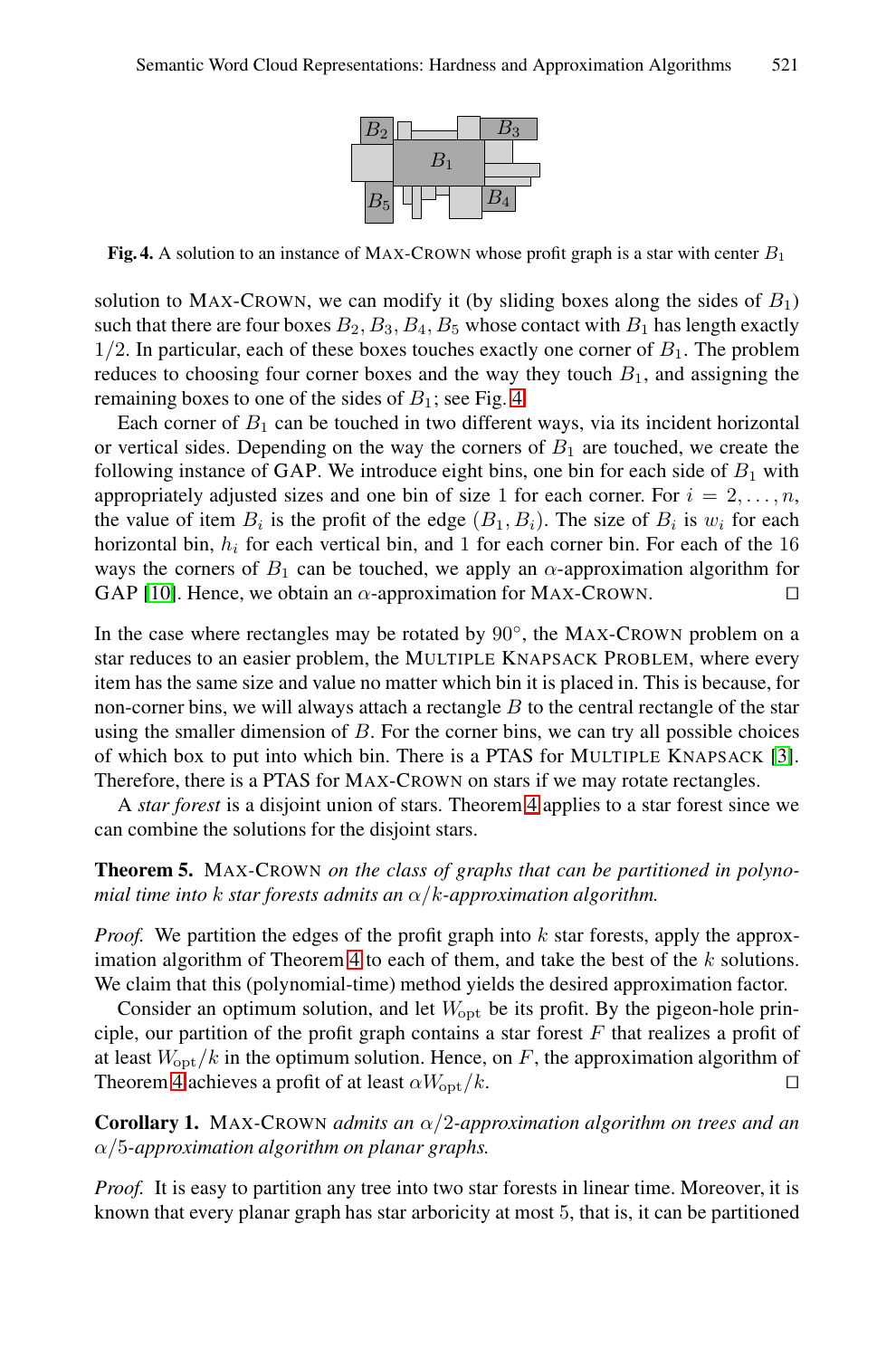<span id="page-8-2"></span>into at most five star forests, and such a partition can be found in polynomial time [13]. The results now follow directly from Theorem 5.

Our algorithms involve approximating a number of GAP instances, using the LP-based algorithm of Fleischer et al. [10]. Because of this, the runtime of our approximation algorithms is dominated by the runtime of solving linear programs.

Our star forest partition method is possibly not optimal. Nguyen et al. [17] show how to find a star forest of an arbitrary weighted graph carrying at least half of the profits of an optimal star forest in polynomial time. We cannot, however, guarantee that the approximation of the optimal star forest carries a positive fraction of the total profit in an optimal solution to MAX-CROWN. Hence, approximating MAX-CROWN for general graphs remains an open problem. As a first step into this direction, we present a constant-factor approximation for profit graphs with bounded maximum degree. First we need the [fol](#page-9-0)lowing lemma.

<span id="page-8-1"></span>**Lemma 1.** *Given*  $n \geq 3$  *boxes and an n*-cycle defined on them, we can find a represen*tation realizing the* n*-cycle in linear time.*

*Proof.* Let  $C = (B_1, \ldots, B_n)$  $C = (B_1, \ldots, B_n)$  $C = (B_1, \ldots, B_n)$  be the given cycle, let W be the sum of all the widths, that is,  $W = \sum_i w_i$ , and let t be the maximum index such that  $\sum_{i \le t} w_i < W/2$ . We place  $R_i$ . place  $B_1, \ldots, B_t$  in this order side by side from left to right with their bottom sides on a horizontal line h; see Fig. 5. We call this the *top channel*. Starting at the same point on h, we place  $B_n, B_{n-1},...,B_{t+2}$  in this order side by side from left to right with their top sides on  $h$ . We call this the *bottom channel*. Note that  $B_1$  and  $B_n$  are in contact. It remains to place  $B_{t+1}$  in contact with  $B_t$  and  $B_{t+2}$ . It is easy to see that the following works: add  $B_{t+1}$  to the channel of minimum width or, in case of a tie, place  $B_t$  straddling the line h; see Fig. 5.

<span id="page-8-0"></span>Following the idea of Theorem 5, we can approximate MAX-CROWN by applying Lemma 1 to a partition of the profit graph into sets of disjoint cycles.

**[Theo](#page-11-18)rem 6.** MAX*-*CROWN *on the class of graphs that can be partitioned into* k *sets of disjoint cycles (in polyn[om](#page-8-1)ial time) admits a (polynomial-time) algorithm that achieves total profit at least*  $\frac{1}{k} \sum_{i \neq j} p_{ij}$ *. In particular, there is a 1/k-approximation algorithm* for MAX-CPOWN on this graph class *for* MAX*-*CROWN *on this graph class.*

**Corollary 2.** MAX-CROWN *on graphs of maximum degree*  $\Delta$  *admits a*  $2/|\Delta + 1|$ *approximation.*

*Proof.* As Peterson [20] shows, the edges of any graph of maximum degree  $\Delta$  can be covered by  $\lceil \Delta/2 \rceil$  sets of cycles and paths, and such sets can be found in polynomial time. The result now follows from Theorem 6 time. The result now follows from Theorem 6.

#### **3.2 An Extremal MAX-CROWN Problem**

In the following, we bound the maximum number of contacts that can be made when placing n boxes. It is easy to see that for  $n = 2, 3, 4$  any set of boxes allows  $2n - 3$ contacts. For larger  $n$  we have: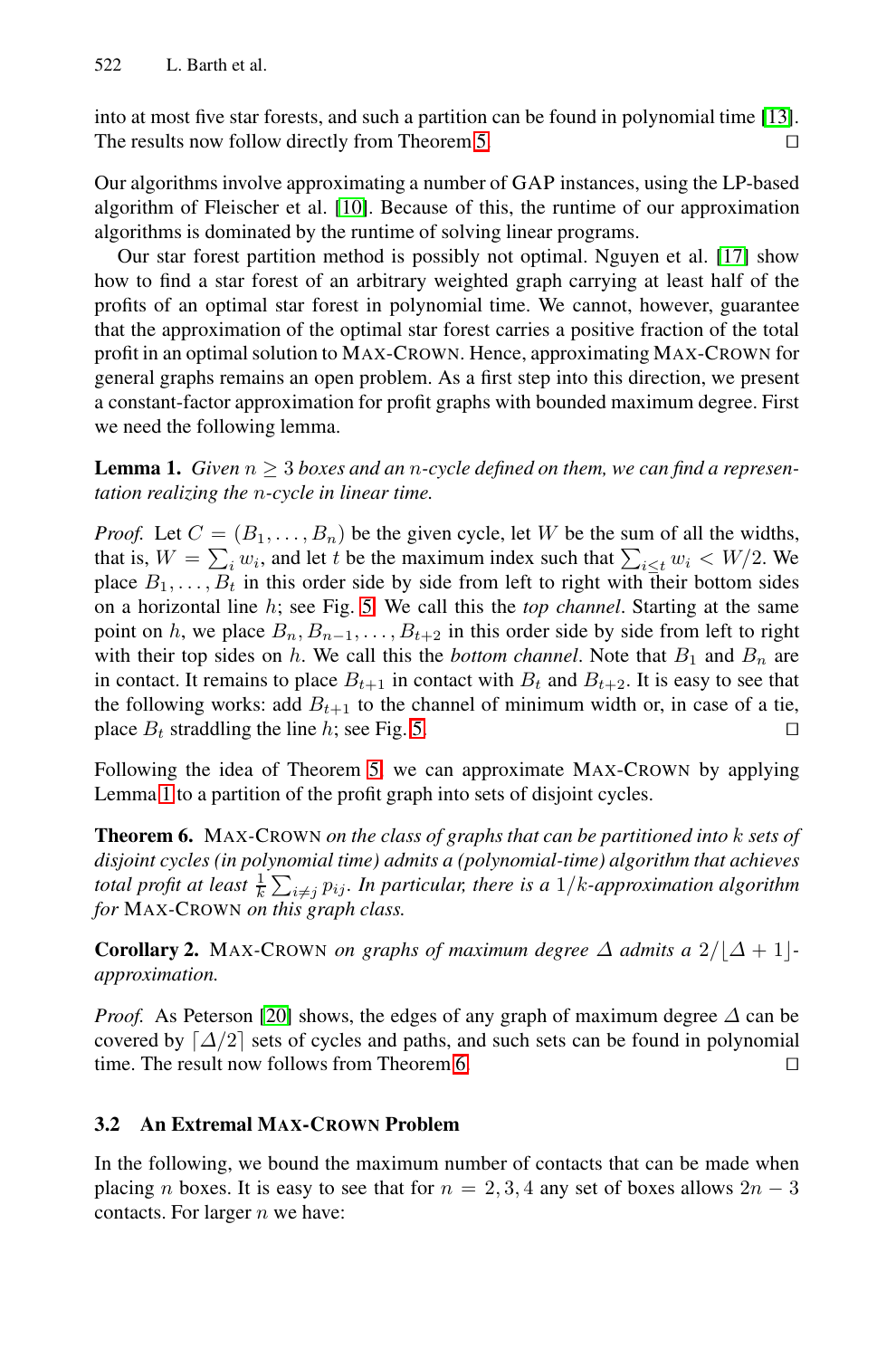**Theorem 7.** *For*  $n \geq 7$  $n \geq 7$  *and any set of* n *boxes, the boxes can be placed in the plane to realize* 2<sup>n</sup> <sup>−</sup> 2 *contacts. For some set[s o](#page-9-0)f boxes this is the best possible.*

*Proof.* Let  $B_1, \ldots, B_n$  be any set of boxes. Fi[rst](#page-8-2) we place  $k \in \{5, 6, 7\}$  boxes to make  $2(k - 1)$  contacts, and then place the remaining boxes to make 2 contacts each for a total of  $2(k-1) + 2(n-k) = 2n - 2$  contacts. Let  $B_1$  and  $B_2$  be the boxes with largest height, and  $B_3$  and  $B_4$  be the boxes with largest width. Let  $B_5$  be any further box. Place the five boxes as in Fig. 6. This realizes 8 contacts, unless one or two of  $B_1, B_2$  has the same height as  $B_5$ , in which case we consider one or two further boxes  $B_6$ ,  $B_7$  and represent in total 10 or 12 contacts as in Fig. 6.

Place the remaining boxes one by one as in the proof of Lemma 1 along the horizontal line between  $B_2$  and  $B_3$ . Then each remaining box makes two new contacts.

Next we describe a set of n boxes for which the maximum number of contacts is  $2n-$ 2. Let  $B_i$  be a square box of side length  $2^i$ . Consider any placement of the boxes and partition the contacts into the set of borizontal contacts and the set of vertical contacts partition the contacts into the set of horizontal contacts and the set of vertical contacts. From the side lengths of the boxes, it follows that neither set of contacts contains a cycle. Thus each set of contacts has size at most  $n - 1$  for a total of  $2n - 2$ .

# **4 The AREA-CROWN Problem**

<span id="page-9-0"></span>The same profit graph can often be realized by diff[eren](#page-11-19)t box representations, not all of which are equally useful or visually appealing when viewed as word clouds. In this section we consider the AREA-CROWN problem and show that finding a "compact" representation that fits into a small bounding box is another NP-hard problem.

The [red](#page-10-0)uction is from the (strongly) NP-hard problem 2D BOX PACKING: The input is a set R of n rectangles with width and height functions  $w: \mathcal{R} \to \mathbb{N}$  and  $h: \mathcal{R} \to \mathbb{N}$ , and a box of width  $W$  and height  $H$ . All the input numbers are bounded by some polynomial in  $n$ . The task is to pack the given rectangles into the box. The problem is known to be NP-complete even if the box is a square, that is, if  $W = H$  [16].

The BOX PACKING problem is equivalent to AREA-CROWN when the profit graph has no edges. Edges in the profit graph, however, impose additional constraints on the representation, which may make AREA-CROWN easier for certain (simple) profit graph classes. In the full version [1], we show that this is not the case.





**Fig. 5.** Example for Lemma 1: Realizing the 10-cycle  $(B_1, \ldots, B_{10})$ 

**Fig. 6.** Examples for Theorem 7: 8, 9, or 10 adjacencies with 5, 6, or 7 boxes, respectively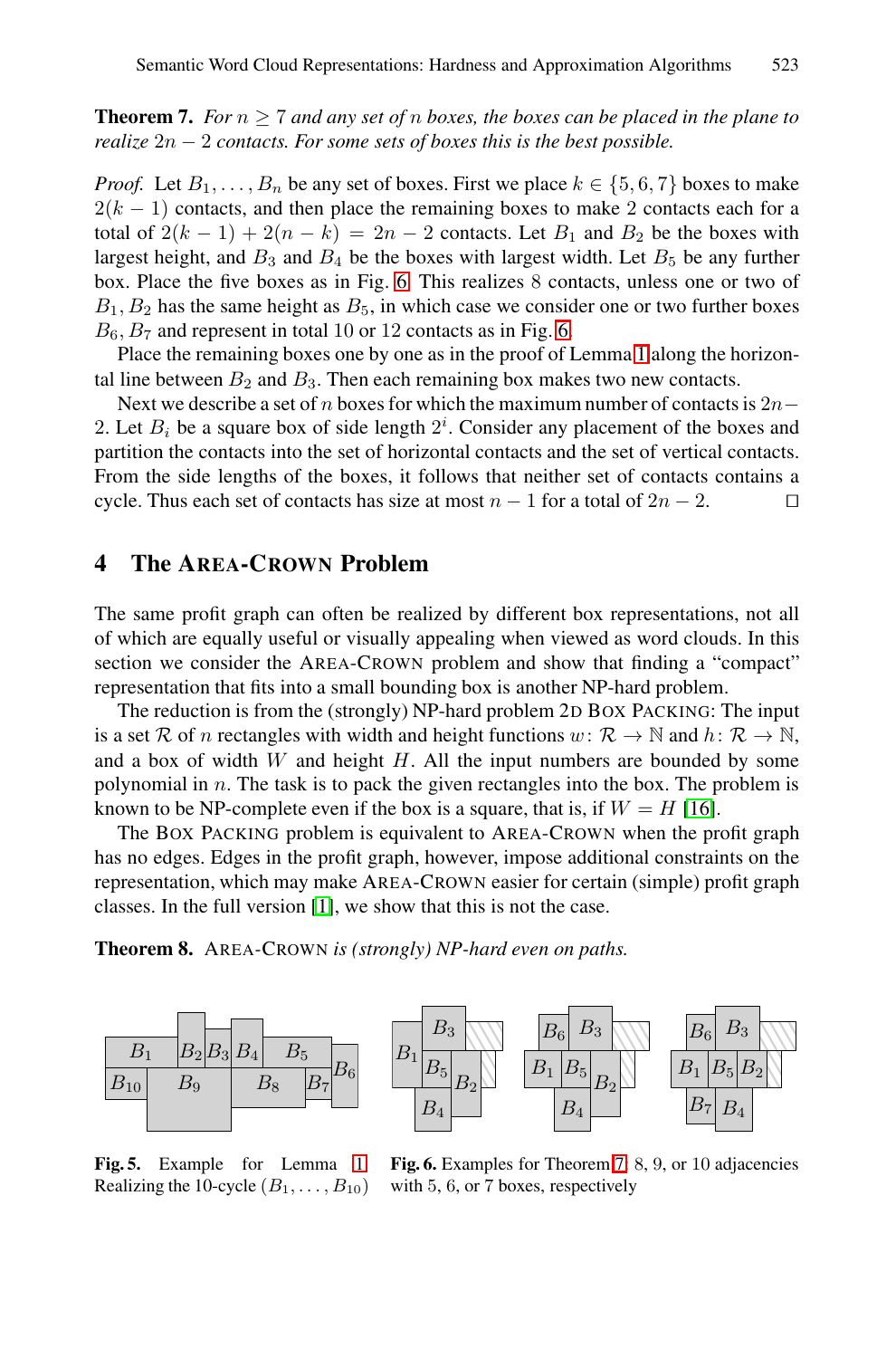# **5 Experimental Results**

We implemented two new methods f[or](#page-11-20) constructing w[or](#page-10-0)d clouds: the STAR FOREST algorithm based on extracting star forests (Corollary 1) and the CYCLE COVER algorithm based on decomposing edges of a graph into cycle covers (Theorem 6). We compared the two algorithms to the following existing methods: WORDLE [23], CPDWCV [5], and SEAM CARVING [24]. Our dataset consists of 120 Wikipedia documents, each with 400 words or more. Frome these, we removed stop words (e.g., "the") and constructed profit graphs  $G_{50}$  and  $G_{100}$  for the 50 and 100 most frequent words, respectively. We set profits using the so-called *Latent Semantic Analysis* [6] based on the co-occurrence of these words within the same sentence. For details, see the full version [1].

We compare the percentage of realized profit in the box representations. Since STAR FOREST handles planar profit graphs, we first extracted maximal planar subgraphs of the profit graphs and then applied the algorithm the the planar subgraphs. The percentage of realized profit is presented in the table below. Our results indicate that, in terms [of](#page-11-21) the realized profit, CYCLE COVER outperforms existing approaches, realizing more [th](#page-11-5)an  $17\%$  ( $13\%$ ) of the total profit of graphs with 50 (100) vertices, that is,  $45\%$  ( $55\%$ ) more than the second best known heuristic, CPDWCV. On the other hand, existing algorithms may perform better in terms of compactness, aspect ratio, and other aesthetic criteria; we leave a deeper comparison of word cloud algorithms to the future.

| Algorithm                | Realized Profit of $G_{50}$ | Realized Profit of $G_{100}$ |
|--------------------------|-----------------------------|------------------------------|
| WORDLE [23]              | $3.4\%$                     | $2.2\%$                      |
| CPDWCV <sub>[5]</sub>    | 12.2%                       | 8.9%                         |
| <b>SEAM CARVING [24]</b> | $7.4\%$                     | $5.2\%$                      |
| <b>STAR FOREST</b>       | 11.4%                       | $8.2\%$                      |
| <b>CYCLE COVER</b>       | 17.8%                       | 13.8%                        |

### <span id="page-10-0"></span>**6 Conclusions and Future Work**

We formulated the Contact Representation of Word Networks (CROWN) problem, motivated by the desire to provide theoretical guarantees for semantics-preserving word cloud visualization. We showed that some variants of CROWN are NP-hard, gave efficient algorithms for others, and presented approximation algorithms. A natural open problem is to find an approximation algorithm for general graphs with arbitrary profits.

**Acknowledgments.** This work began at Dagstuhl Seminar 12261. We thank organizers and participants (in particular Therese Biedl), as well as Steve Chaplick and Günter Rote.

### **References**

1. Barth, L., Fabrikant, S.I., Kobourov, S., Lubiw, A., Nöllenburg, M., Okamoto, Y., Pupyrev, S., Squarcella, C., Ueckerdt, T., Wolff, A.: Semantic word cloud representations: Hardness and approximation algorithms. Arxiv report arxiv.org/abs/1311.4778 (2013)